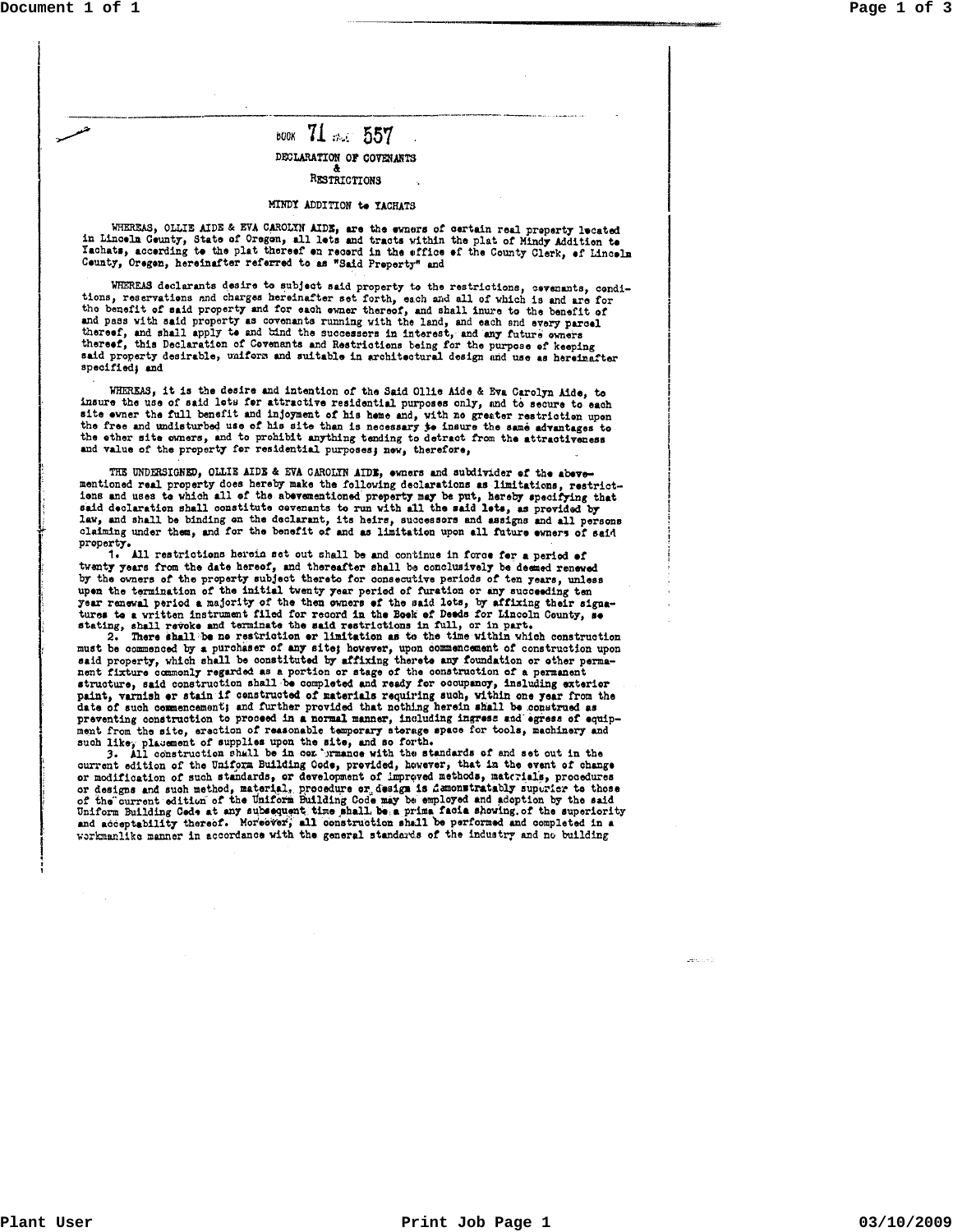Document 1 of 1



03/10/2009